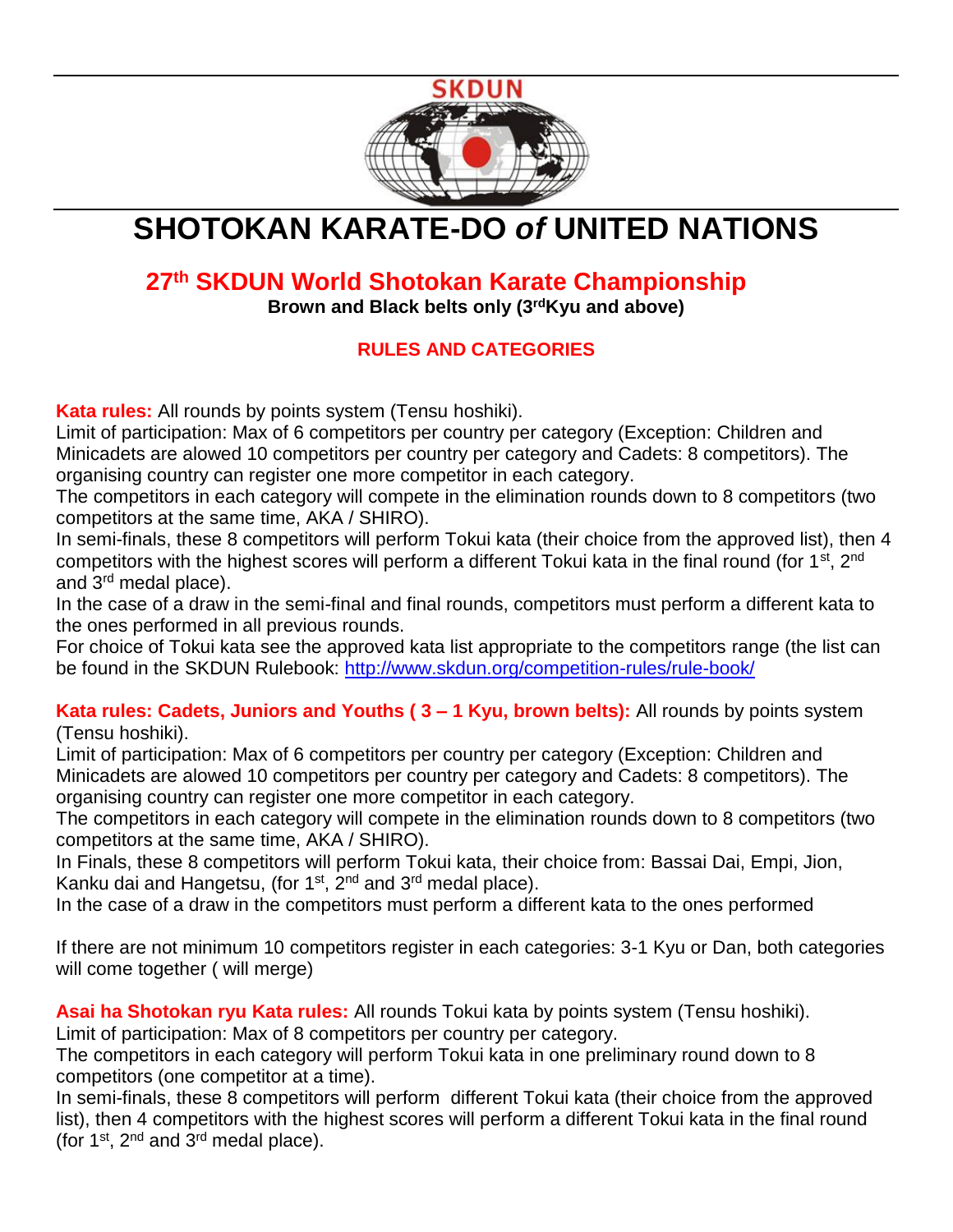In the case of a draw in the semi-final and final rounds, competitors must perform a different kata to the ones performed in all previous rounds.

For choice of Tokui kata see the approved kata list appropriate to the competitors range <http://www.skdun.org/competition-rules/rule-book/>

# **KATA INDIVIDUAL**

| 001. CHILDREN (10 - 11 years) boys             | <b>Categories: Children, Minicadets and Cadets</b> |
|------------------------------------------------|----------------------------------------------------|
| 002. CHILDREN (10 - 11 years) girls            | Elimination rounds - Sentei kata: Bassai Dai       |
| 003.MINICADETS (12 - 13 years) boys            | and Jion                                           |
| 004.MINICADETS (12 - 13 years) girls           | Semi-final (the top 8 competitors): Tokui kata     |
| 005. CADETS (14 - 15 years) men: 3 - 1 Kyu     | Final round (top 4 competitors): different Tokui   |
| 006. CADETS (14 - 15 years) men: Dan           | kata                                               |
| 007. CADETS (14 - 15 years) women: 3 - 1 Kyu   |                                                    |
| 008. CADETS (14 - 15 years) women: Dan         | <b>Categories: Juniors, Youths, Seniors and</b>    |
| 009.JUNIORS (16 - 17 years) men: 3 - 1 Kyu     | <b>Veterans</b>                                    |
| 010.JUNIORS (16 - 17 years) men: Dan           |                                                    |
| 011.JUNIORS (16 - 17 years) women: $3 - 1$ Kyu | Elimination rounds - Sentei kata: Bassai Dai,      |
| 012.JUNIORS (16 - 17 years) women: Dan         | Empi, Jion, Hangetsu and Kanku Dai                 |
| 013. YOUTHS (18 - 20 years) men: 3 - 1 Kyu     | Semi-final (the top 8 competitors): Tokui kata     |
| 014.YOUTHS (18 - 20 years) men: Dan            | Final round (top 4 competitors): different Tokui   |
| 015. YOUTHS (18 – 20 years) women: 3 – 1 Kyu   | kata                                               |
| 016.YOUTHS (18 - 20 years) women: Dan          |                                                    |
| 017.SENIORS (Over 21 years) men                | Categories 5, 7, 9, 11, 13, 15 Cadets, Juniors,    |
| 018.SENIORS (Over 21 years) women              | Youths (3 – 1 Kyu: brown belts)                    |
| 019.VETERANS (40 - 49 years) men               | Elimination rounds - Sentei kata: Heian:           |
| 020.VETERANS (40 - 49 years) women             | Shodan, Nidan, Sandan, Yondan, Godan and           |
| 021.VETERANS (50 - 59 years) men               | Tekki Shodan.                                      |
| 022.VETERANS (50 - 59 years) women             | Final round (top 8 competitors): Tokui kata        |
| 023. VETERANS (over 60 years) men              | (Bassai Dai, Kanku Dai, Jion, Empi, Hangetsu)      |
| 024. VETERANS (over 60 years) women            |                                                    |
| 025. Asai ha Shotokan ryu kata (Over 18 years) |                                                    |
| men                                            | Categories 025 and 026 - Asai Ryu Kata             |
| 026. Asai ha Shotokan ryu kata (Over 18 years) | All rounds Tokui kata                              |
| women                                          |                                                    |
|                                                |                                                    |

# **KATA TEAMS**

Kata teams may include ONE 4<sup>th</sup>kyu. All rounds by point system (Tensu hoshiki). Note; if a 4<sup>th</sup> kyu is used then the team can only perform Shitei kata in all rounds.

Elimination rounds – Tokui kata; Final round (4 teams) – different Tokui kata

In the case of a draw, teams must perform a different kata to the ones performed in previous rounds. Limit of participation: Max of 2 teams per country are accepted in each category.

The Tokui kata must be selected from the approved list and be appropriate for the lowest grade in the team.

For choice of Tokui kata see the approved kata list and competitors range SKDUN Rulebook: <http://www.skdun.org/competition-rules/rule-book/>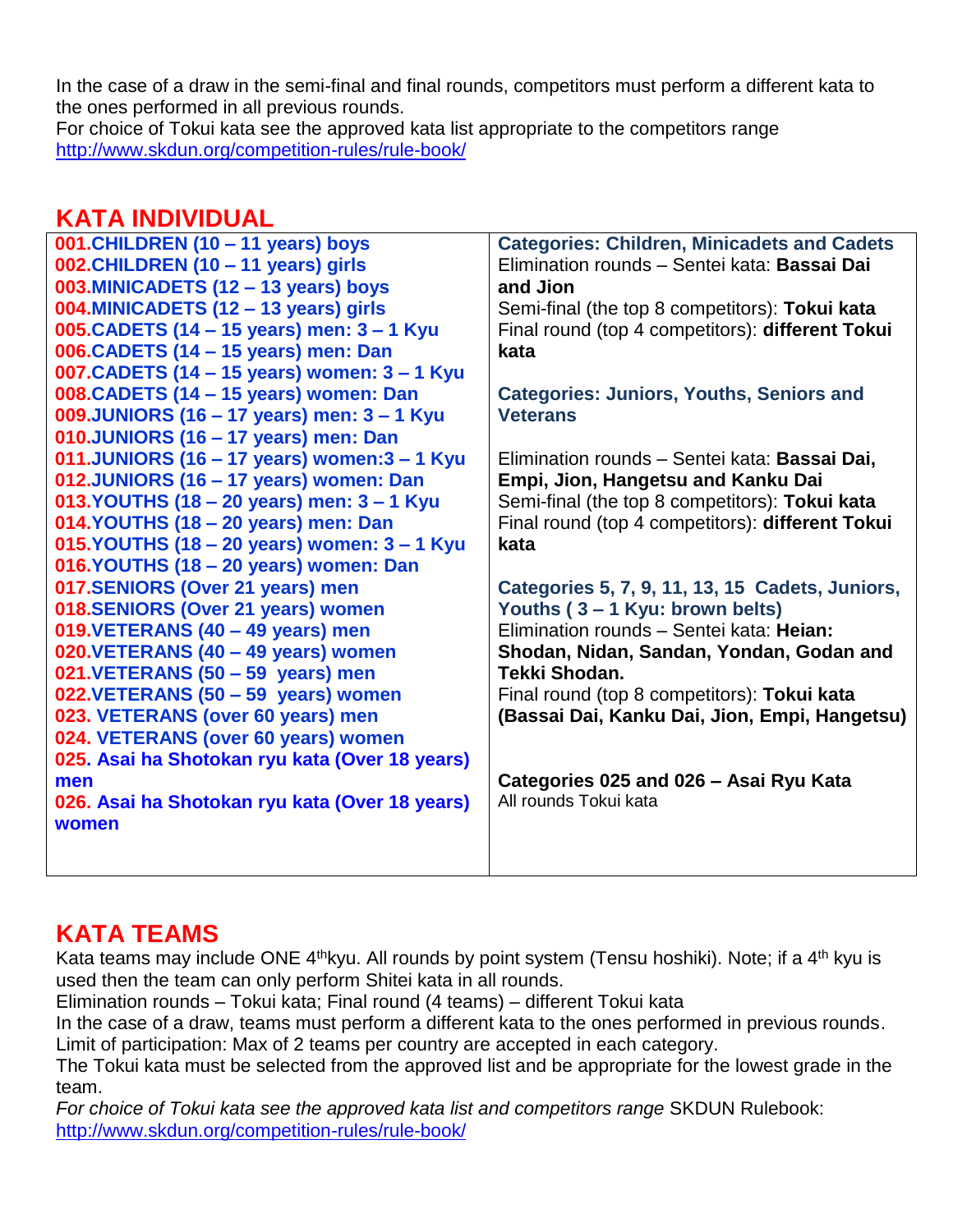### **CADET TEAMS (Minicadets + Cadets) (12 – 15 years) 027. CADET MALE 028. CADET FEMALE 029. CADET MIXED** Cadet team may include one competitor from children category (10-11 years old) **JUNIOR TEAMS (Juniors + Youths) (16 – 20 years) 030.JUNIOR MALE 031.JUNIOR FEMALE 032.JUNIOR MIXED** Junior team may include one competitor from cadet category (12-15 years old) **SENIORS TEAMS (Over 21 years) 033. SENIOR MALE 034. SENIOR FEMALE 035. SENIOR MIXED** Senior team may include one competitor from junior category (16-20 years old) **VETERANS TEAMS (Over 40 years) 036. VETERAN MALE 037. VETERAN FEMALE 038. VETERAN MIXED**

Veterans team may include ONLY one competitor from seniors but over 30 years old

### **KUMITE INDIVIDUAL: IPPON SHOBU**

**Kumite rules:** Ippon Shobu (2 waza-ari or 1 Ippon) for all categories.

Seniors individual kumite finals – SanbonShobu.

Duration of matches is specified for each age group.

Limit of participation: Children's and Minicadets are allowed 10 competitors per country per category. Cadets, Juniors, Youths and Seniors: 8 competitors. The organising country can register one more competitor in each category.

Competitors who compete in Kumite Ippon Shobu can also participate Kumite Sanbon Shobu.

**CHILDREN (10 – 11 years) 1 minute 30 seconds 039.Male -32 kg 040.Male -40 kg 041.Male +40 kg 042.Female -35 kg 043.Female +35 kg**

**MINICADETS (12 – 13 years) 1 minute 30 seconds 044.Male -43 kg 045.Male -53 kg 046.Male +53 kg 047.Female-50 kg 048.Female +50 kg.** 

**CADETS (14 – 15 years) 2 minutes 049.Male -57 kg 050.Male -67 kg 051.Male +67 kg 052.Female -53 kg 053.Female +53 kg** 

**JUNIORS (16 – 17 years) 2 minutes 054.Male -63 kg 055.Male -73 kg 056.Male +73 kg 057.Female -57 kg 058.Female +57 kg**

**YOUTHS (18 – 20 years) 2 minutes 059.Male -70 kg 060.Male -78 kg 061.Male +78 kg 062.Female -58 kg 063.Female +58 kg**

**SENIORS (over 21 years) 2 minutes (final match 3 minutes) 064. Male -70 kg 065.Male -80 kg 066.Male +80 kg 067.Female -58 kg 068. Female +58 kg**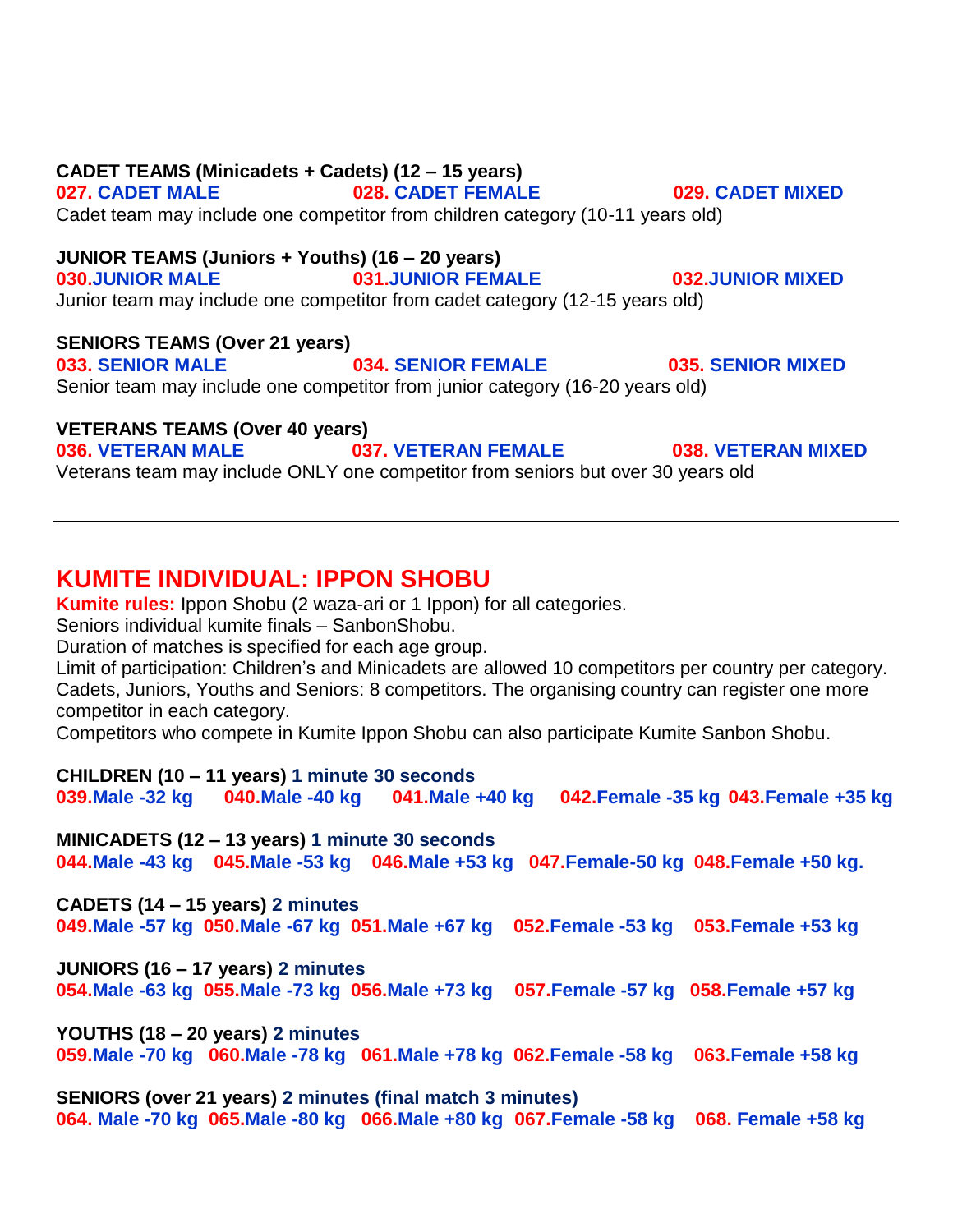**069. VETERAN Male – 82 kg (40 – 49 years) 2 minutes 070. VETERAN Male + 82 kg (40 – 49 years) 2 minutes 071. VETERAN Female Open (40 – 49 years) 2 minutes 072. VETERAN Male Open (50 – 59 years) 2 minutes 073. VETERAN Female Open (50 – 59 years) 2 minutes 074. VETERAN Male Open (over 60 years) 2 minutes 075. VETERAN Female Open (over 60 years) 2 minutes** Veterans can also participate in Seniors events (Individual / teams).

**076. MALE Open category (over 18 years old only) 2 minutes (final match 3 minutes) 077. FEMALE Open category (over 18 years old only) 2 minutes (final match 3 minutes)** No limit of participation for KUMITE OPEN

# **KUMITE INDIVIDUAL: SANBON SHOBU**

**Kumite rules:** Sanbon Shobu (6 waza-ari or 3 Ippon) for all categories.

Duration of matches is specified for each age group.

Limit of participation: Minicadets are allowed 10 competitors per country per category.

Cadets, Juniors, Youths and Seniors: 8 competitors. The organising country can register one more competitor in each category.

Competitors who compete in Kumite Sanbon Shobu can also participate in Kumite Ippon Shobu.

**MINICADETS (12 – 13 years) 2 minutes 078.Male -43 kg 079.Male -53 kg 080.Male +53 kg 081.Female-50 kg 082.Female +50 kg.** 

**CADETS (14 – 15 years) 2 minutes 083.Male -57 kg 084.Male -67 kg 085.Male +67 kg 086.Female -53 kg 087.Female +53 kg** 

**JUNIORS (16 – 17 years) 2 minutes 088.Male -63 kg 089.Male -73 kg 090.Male +73 kg 091.Female -57 kg 092.Female +57 kg**

**YOUTHS (18 – 20 years) 2 minutes 093.Male -70 kg 094.Male -78 kg 095.Male +78 kg 096.Female -58 kg 097.Female +58 kg**

**SENIORS (over 21 years) 2 minutes (final match 3 minutes) 098. Male -70 kg 099.Male -80 kg 100.Male +80 kg 101.Female -58 kg 102. Female +58 kg**

### **JIYU IPPON KUMITE**

**Jiyu Ippon Kumite rules:** The criteria for judgment will be the same as for jiyu kumite, but no scores or penalties will be awarded during the match. The match will comprise of 6 attacks: jodan-zuki, chudan-zuki, mae-geri chudan, yoko-geri kekomi chudan, mawashi-geri chudan or jodan (must state the target), ushiro-geri chudan. The defender will block and counter using go-no-sen (any block and counter attack combination). Each attack will be done by aka then shiro i.e. aka jodan-zuki, shiro blocks and counter attacks, then shiro jodan-zuki, aka blocks etc. The decision will be made by Hantei at the end of the match. Competitors who compete in Jiyu Ippon Kumite can also participate in Jiyu Kumite (Ippon Shobu and Sanbon Shobu). No limit of participation!

**CHILDREN (10 – 11 years)** 

**103. Male Open Jiyu Ippon Kumite 104. Female Open Jiyu Ippon Kumite**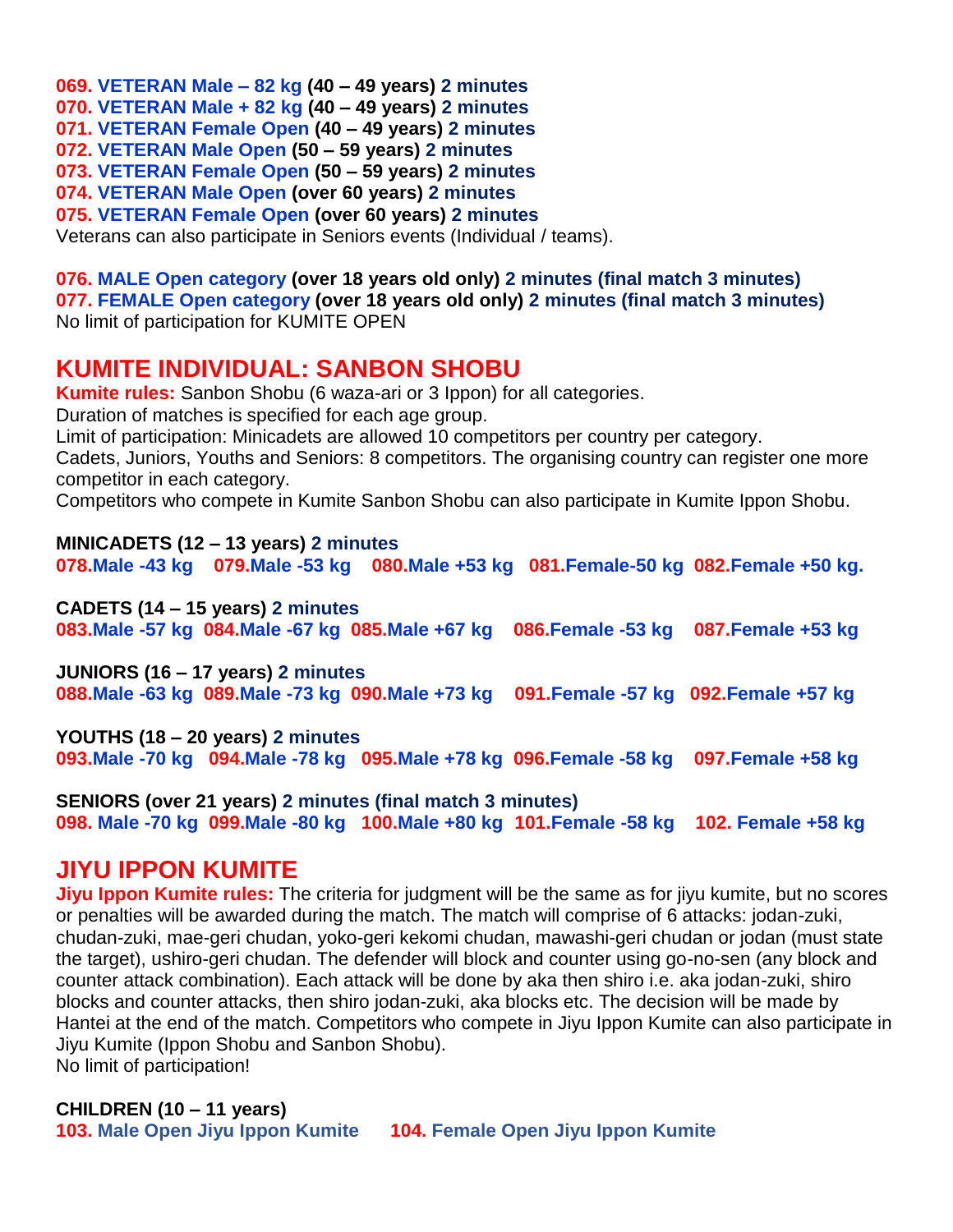| MINICADETS $(12 - 13 \text{ years})$<br>105. Male Open Jiyu Ippon Kumite. | <b>106. Female Open Jiyu Ippon Kumite</b> |
|---------------------------------------------------------------------------|-------------------------------------------|
| <b>CADETS (14 – 15 years)</b><br>107. Male Open Jiyu Ippon Kumite.        | 108. Female Open Jiyu Ippon Kumite        |
| JUNIORS $(16 - 17$ years)<br>109. Male Open Jiyu Ippon Kumite.            | 110. Female Open Jiyu Ippon Kumite        |

### **MASTERS**

**The final event on Sunday will be the prestigious Masters competition. Each country can nominate one Female and one Male competitor over 18 years of age that will compete in Kata and Kumite for the ultimate title of Grand Champion. This is an elimination competition, competitors compete against each other performing Kata then Shobu Ippon kumite, the competitors are judged against both performances, not necessarily about winning at either Kata or Kumite, judgement is by flag system (Kohaku Hoshiki).** 

**111. MASTERS - SENIOR MALE, Kata and Kumite (over 18 years old only) 112. MASTERS - SENIOR FEMALE, Kata and Kumite (over 18 years old only) One competitor per country, selected and entered on Saturday.**

## **KUMITE TEAMS**

(Limit of participation: 2 teams per country in each team kumite category). Kumite teams may include one 4<sup>th</sup>kyu (blue/purple belt). **Kumite rules for teams:** Ippon Shobu (2 waza-ari or 1 Ippon) for all categories.

**CADETS TEAMS (Minicadets + Cadets) (12 – 15 years) Each match 1 minute 30 seconds 113. Cadets male -55 kg (3 + 1 reserve) 114. Cadets male +55 kg (3 + 1 reserve) 115. Cadets female open (3 + 1 reserve) 116. Cadets mixed open (3 male + 2 female + 2 reserves, 1 male and 1 female)**

**JUNIORS TEAMS (Juniors + Youths) (16 – 20 years) Each match 2 minutes 117. Juniors male open (3 + 1 reserve) 118. Juniors female open (3 + 1 reserve) 119. Juniors mixed open (3 male + 2 female + 2 reserves, 1 male and 1 female)** Junior team may include one competitor from cadet category (12 – 15 years)

**SENIORS (over 21 years) Each match 2 minutes 120. Senior male open (5 + 2 reserve) 121. Senior female open (3 + 1 reserve) 123. Senior mixed open (3 male + 2 female + 2 reserves, 1 male and 1 female)** Senior team may include one competitor from junior category (16 – 20 years)

**VETERANS (over 40 years) Each match 2 minutes 124. Veteran male open (3 + 1 reserve)** – Only veterans are allowed to participate ( No seniors)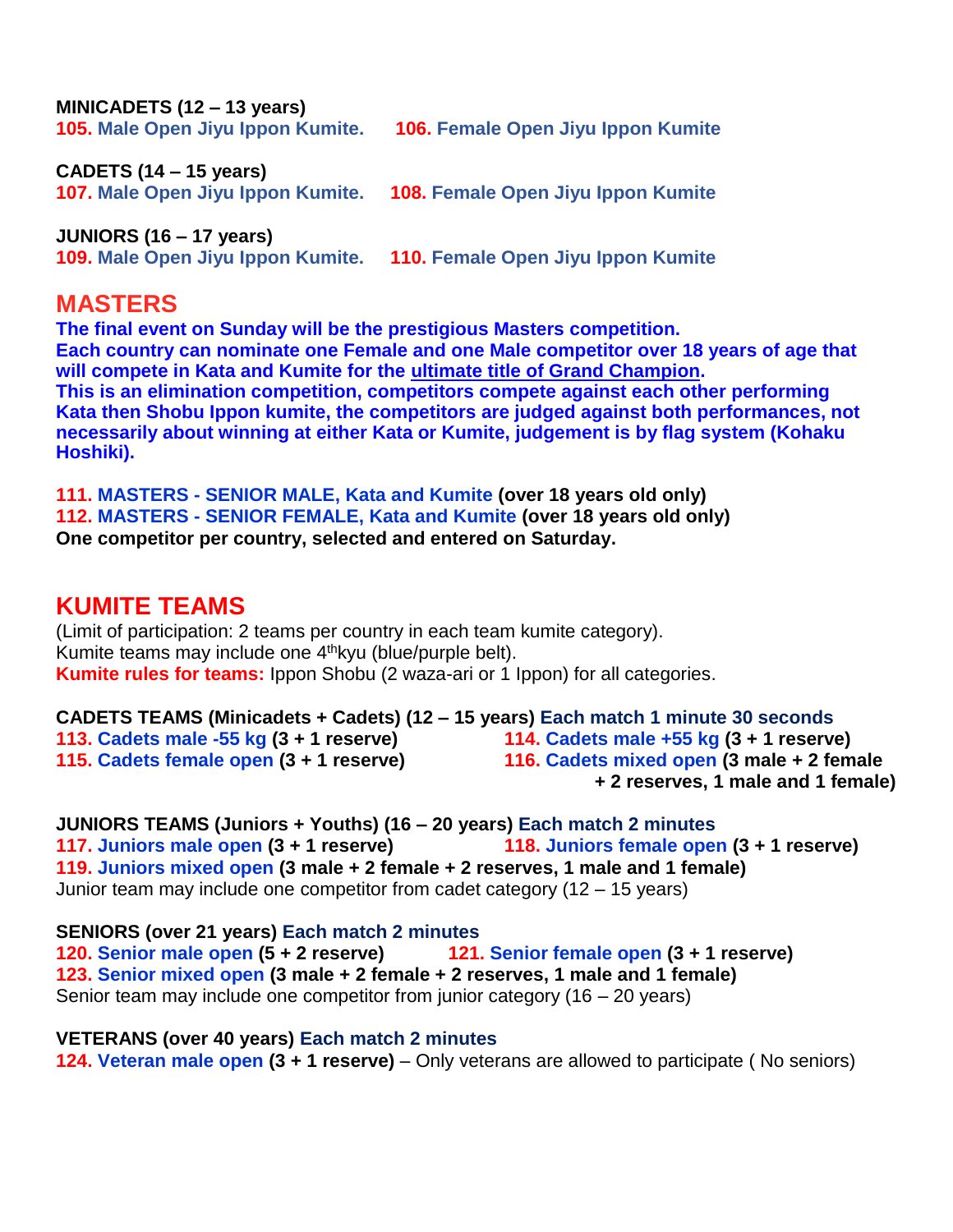#### **SKDUN Kohai Cup**

Competition for kohai grades  $(9<sup>th</sup> - 4<sup>th</sup>Kyu)$  (white – blue belts)

### **RULES AND CATEGORIES**

**Kata rules:** Elimination rounds by flag system (kohaku hoshiki). The competitors in each category will compete in one elimination round down to 8 competitors (two competitors at the same time, AKA / SHIRO). Kata chosen by referee. In the case of a draw, competitors must perform a different kata to the one performed in the previous round.

Final round by point system (tensu hoshiki), the 8 competitors will perform Tokui kata (their choice from the approved list), top 3 scores will decide  $1<sup>st</sup>$ , 2<sup>nd</sup> and  $3<sup>rd</sup>$  medal place.

No limit of participation. In the case of large number of participants in any category they may be divided into further categories by grade. These new categories will be announced at the event.

# **KATA INDIVIDUAL**

The categories may be further divided in the case where there is a large number of participants. Example:

001A - Male 9 kyu 001B - Male 8 kyu 001C - Male 7 kyu

| CHILDREN (7 – 9 years)                  |                                  |
|-----------------------------------------|----------------------------------|
| <b>KOHAI 001. Male 9 - 7 kyu</b>        | KOHAI 002. Male $6 - 4$ kyu      |
| KOHAI 003. Female 9 - 7 kyu             | KOHAI 004. Female 6 - 4 kyu      |
| CHILDREN (10 – 11 years)                |                                  |
| <b>KOHAI 005. Male 9 - 7 kyu</b>        | KOHAI 006. Male $6 - 4$ kyu      |
| KOHAI 007. Female 9 - 7 kyu             | KOHAI 008. Female 6 - 4 kyu      |
| MINICADETS (12 – 13 years)              |                                  |
| <b>KOHAI 009. Male 9-7 kyu</b>          | KOHAI 010. Male $6 - 4$ kyu      |
| KOHAI 011. Female 9 - 7 kyu             | KOHAI 012. Female 6 - 4 kyu      |
| CADETS (14 – 15 years)                  |                                  |
| <b>KOHAI 013. Male 9 - 7 kyu</b>        | <b>KOHAI 014. Male 6 - 4 kyu</b> |
| KOHAI 015. Female 9 - 7 kyu             | KOHAI 016. Female 6 - 4 kyu      |
| JUNIORS (16 – 17 years)                 |                                  |
| <b>KOHAI 017. Male 9 - 7 kyu</b>        | KOHAI 018. Male $6 - 4$ kyu      |
| KOHAI 019. Female 9 - 7 kyu             | KOHAI 020. Female 6 - 4 kyu      |
| YOUTHS/SENIORS/VETERANS (over 18 years) |                                  |
| <b>KOHAI 021. Male 9-7 kyu</b>          | KOHAI 022. Male $6 - 4$ kyu      |
|                                         |                                  |

**KOHAI 023. Female 9 – 7 kyu KOHAI 024. Female 6 – 4 kyu**

**Categories for 9th to 7thkyu**:

Elimination rounds – Shitei kata: **Taikyoko Shodan and Heian Shodan**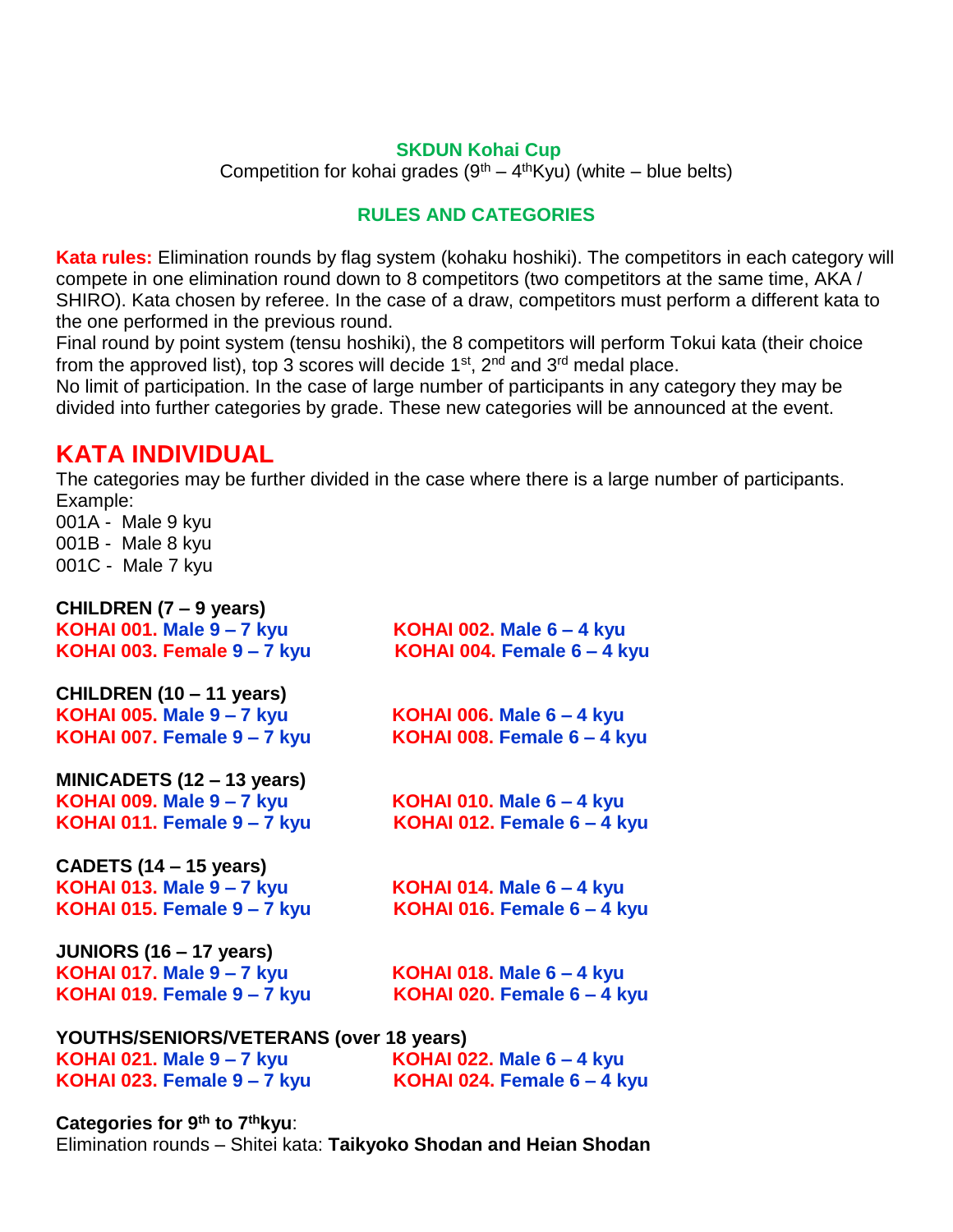Final round (top 8 competitors) – Tokui kata: Choice from **Taikyoko Shodan, Heian Shodan, Heian Nidan and Heian Sandan** (In the case of a draw, competitors may perform the same kata).

#### **Categories for 6th to 4thkyu**:

Elimination rounds – Shitei kata: **Heian Shodan, Heian Nidan, Heian Sandan** Final round (top 8 competitors) – Tokui kata:

Choice from **all Heian kata plus Tekki Shodan.**

(In the case of a draw, competitors must perform a different kata than in the previous rounds).

### **KATA TEAMS**

All rounds by point system (Tensu hoshiki). Elimination rounds – Tokui kata; All Heian Kata + Tekki Shodan.

Final round (4 teams) – different Tokui kata.

In the case of a draw, they can repeat kata. No limit of participation.

**Equivalent kyu grades: The colour of the belt has not been used because of the differences between countries/association. The kyu grade levels are in descending order, i.e. the highest number is the lowest grade. For clarification on kata choice requirements for each kyu grade, please contact the Chief referee [\(colin.putt@skdun.org\)](mailto:colin.putt@skdun.org)**

**KATA TEAMS CHILDREN (7 – 11 years, 9 – 3 kyu) KOHAI 025. Kata team boys KOHAI 026. Kata team girls KOHAI 027. Kata team mixed**

#### **KATA TEAMS CADETS (12 – 15 years, only 9 – 4 kyu)**

**KOHAI 028. Kata team male KOHAI 029. Kata team female KOHAI 030. Kata team mixed** Cadet team Kohai may include one competitor from children category (8-11 years old), but not brown belt.

# **KUMITE INDIVIDUAL**

**Kumite rules:** Sanbon kumite (three-step sparring) will be judged by (kohaku hoshiki) the flag system. Tori attacks jodan oi-zuki + chudan oi-zuki + maegeri. Uke blocks jodan age uke + chudan soto uke + gedan barai gyaku zuki counter attack. Detailed description and criteria for judgement of Sanbon kumite can be found in the SKDUN Rulebook: [http://www.skdun.org/competition-rules/rule](http://www.skdun.org/competition-rules/rule-book/)[book/](http://www.skdun.org/competition-rules/rule-book/) + SKDUN you tube channel

Jiyu Ippon kumite – will be judged by kohaku hoshiki (majority vote by flag system). The criteria for decision will be the same as for Jiyu kumite, but no scores or penalties will be awarded during the match. Each match will comprise 3 attacks: jodan-zuki, chudan-zuki, mae-geri chudan. The defender (Uke) will perform an effective block and one counter attack technique only. Aka attacks *first with jodan-zuki, then shiro attacks with jodan-zuki, then aka attacks with chudan-zuki, etc. Competitors who compete in* Jiyu Ippon Kumite can also participate in Ippon Shobu and Sanbon kumite. <http://www.skdun.org/competition-rules/rule-book/>+. SKDUN you tube channel